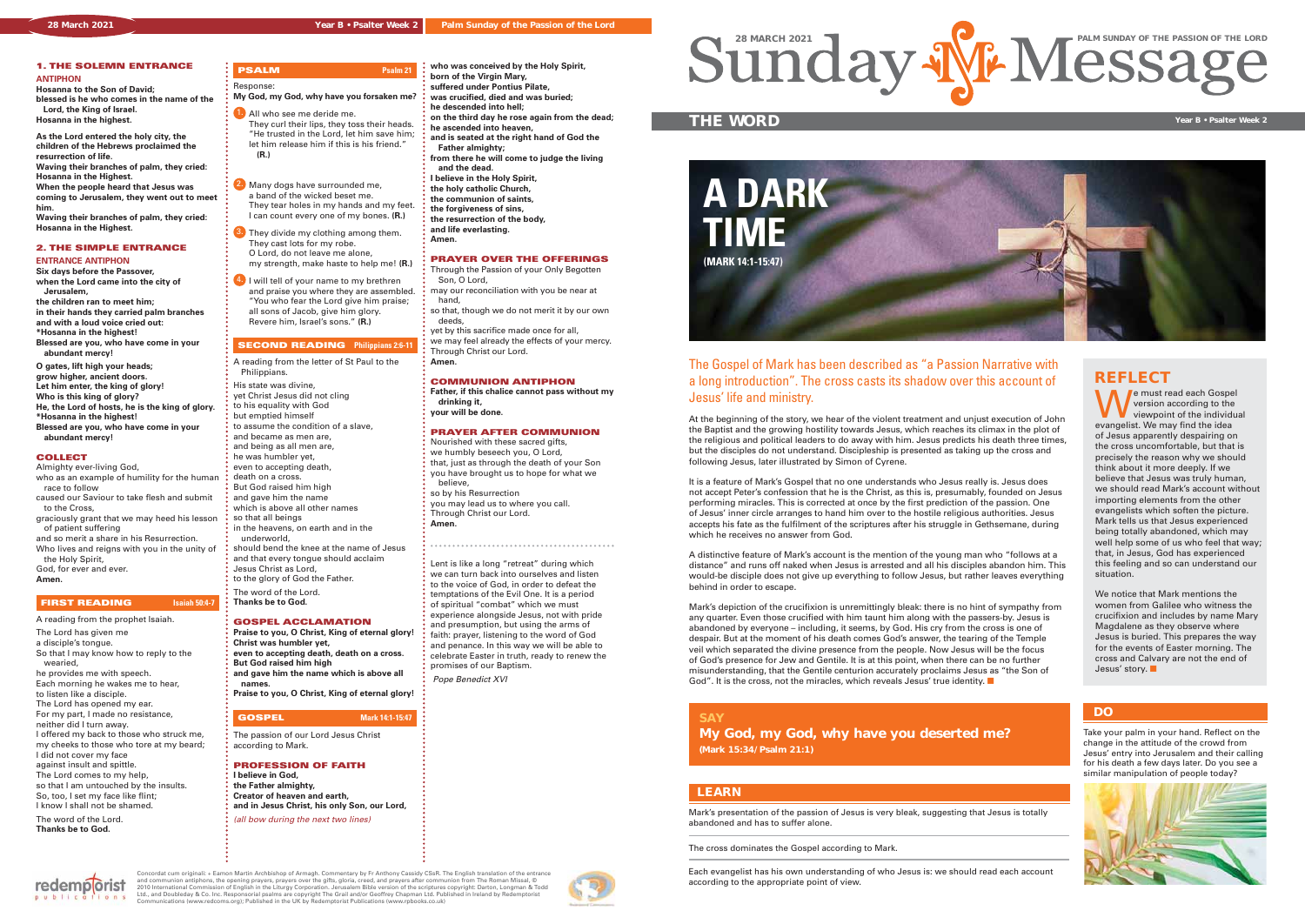# **PARISH OF OUR LADY IMMACULATE**

Seamoor Road, Westbourne BH4 9AE Roman Catholic Diocese of Portsmouth. Registered charity 246871

## **NEWSLETTER 28th March, 2021 Palm Sunday (B)**

| Website:              | www.catholicwestbourne.org |                                      |
|-----------------------|----------------------------|--------------------------------------|
| Parish Office:        | Tel:                       | 01202 760640 (all enquiries)         |
|                       | email:                     | oliadmin@portsmouthdiocese.org.uk    |
| Parish Priest:        | Fr Andrew Moore:           | andrewmoore@portsmouthdiocese.org.uk |
| Safeguarding Officer: | Matthew French:            | mail@matthewfrench.net               |

Today, we begin Holy Week and what a strange week it will feel once again as we follow the Lord through Palm Sunday to the Last Supper on Maundy Thursday, the Passion on Good Friday, and the curious emptiness on Holy Saturday – all this perhaps still in the isolation of our own homes and not physically together in church. But we can be united in spirit and in prayer. The Bishops are recommending that the Holy Week services might best be followed online from, for example, the Cathedral. A directory of online Holy Week can be found at: www.cbcew.org.uk

Please remember in your prayers John O'Donnell who died this week. May he rest in peace. Our sympathy and prayers to his wife Tina and sons Christopher and Joshua.

**HOLY WEEK.** The church will be open for individual visits from 10.00 a.m. – 11.00 a.m. (Palm Sunday and Tuesday to Friday).

**EASTER**. The public celebration of mass (albeit by advance booking) resumes. While Easter Sunday is the main focus of the celebration of the Resurrection, the whole Octave of Easter is, liturgically, celebrated as Easter Day so please consider a mass during Easter Week. (See below for how to book).

> Easter Sunday: 9.30 a.m. and 11.00 a.m. FULLY BOOKED Tuesday – Friday: 10.00 a.m. Limited places available.

## **LOOKING AHEAD**

From April 11<sup>th</sup> onwards, Sunday mass will be at 9.30 a.m. & 11.00 a.m. by advanced booking only and with priority for those working, at school, and First Communion candidates.

From April  $13<sup>th</sup>$  onwards, weekday mass (Tuesday – Friday) will be at 10.00 a.m. By way of experiment this will be without the need to book but with restricted numbers on a first come, first admitted basis and with contact details being taken.

As long as social distancing measures remain in place and, given the particular constraints of our building and other factors, the numbers we are able to accommodate will continue to be severely restricted.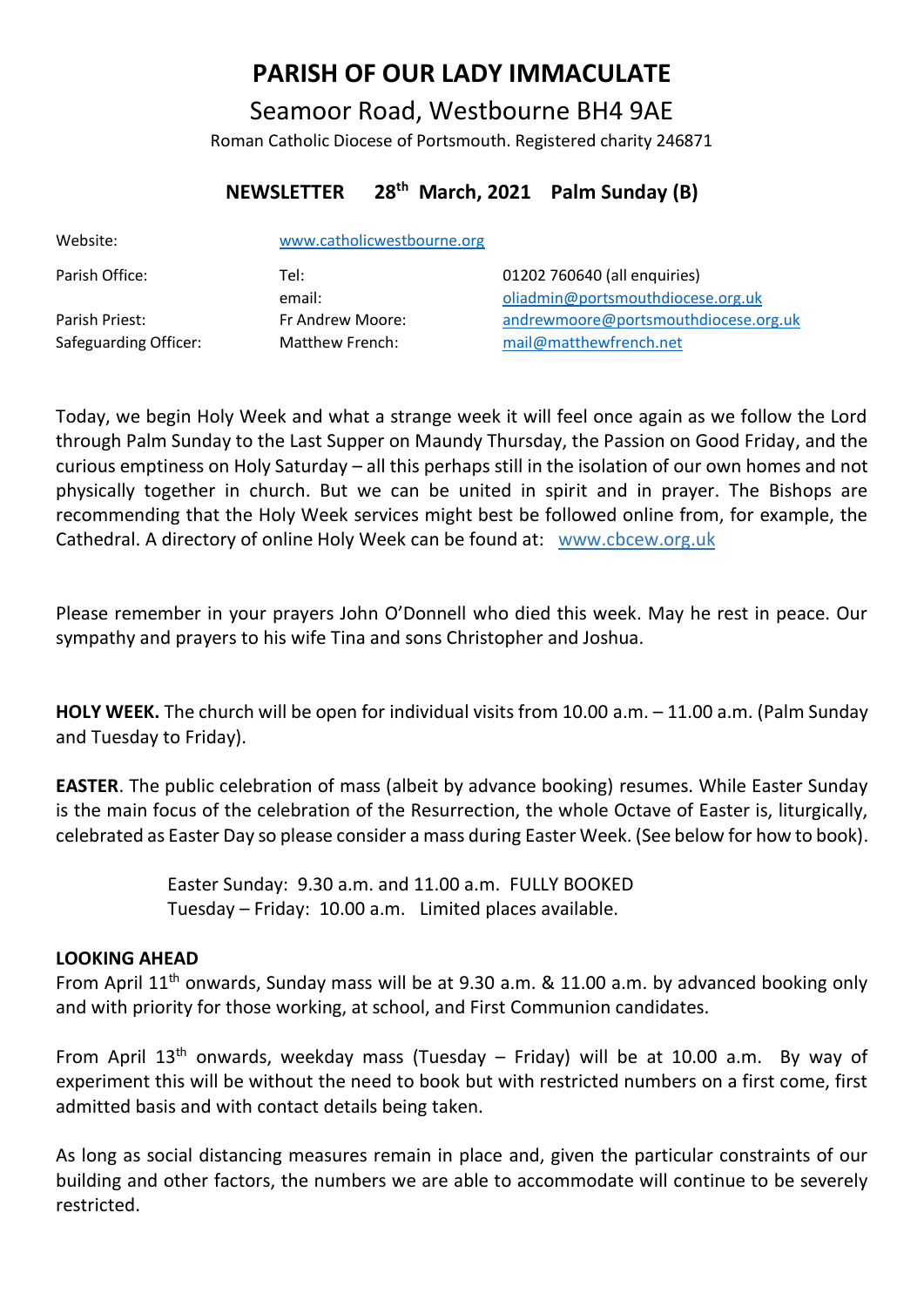## **How to make a reservation to attend mass:**

Bookings need to be made afresh – (standing bookings from before Christmas will need to be made again). You can request a reservation by one of the following methods (in order of preference):-

- *1) Send an email to [oliadmin@portsmouthdiocese.org.uk](about:blank)*
- *2) Leave a clear message on the parish office phone 01202 760640.*
- *3) In writing and placed in the letter box by the church door, or by post to Our Lady Immaculate, Seamoor Road, Westbourne, BH4 9AE.*

*When making a booking, please give the following details and you will be contacted by phone or email to let you know which mass you can be offered:-*

*Name(s): Phone number or email address: Number of seats required: Which Easter Octave mass you would prefer: Which Sunday mass from 13th April you would prefer: 9.30, or 11.00, or either. Would you like to be added to the ongoing Sunday rota? Yes/No*

Parishioners attending mass with confirmed reservations only should queue outside the Church in a socially distanced manner. The door will be unlocked promptly ten minutes before mass and will be closed five minutes before mass starts after which there will be no entry, so please be punctual. Hands must be sanitised on entry and face masks must be worn at all times, except when receiving communion or for children under the age of eleven. Names & addresses will be kept for 21 days and if necessary, may be passed to *NHS Test & Trace*. The QR code is posted on the main notice board for those who have the NHS contact tracing App. **Please note: There will be no access to the Hall, the lift or to the toilets.**

**EASTER OFFERING** At this time of year, it is customary to make an **Easter Offering** which is a personal gift to the priest and which forms a significant part of his personal income. This can be done either 1) by bank transfer (details below) with the reference 'Easter Offering', or 2) or by using the Donate Button on the website (again putting the reference 'Easter Offering' in the 'leave a message' box), or 3) at the church.

**Gift Aid envelopes.** We are approaching the end of the current tax year and a new set of Gift Aid envelopes would normally be arriving about now. The past year has been difficult in many respects not least in the practical management of the envelopes. To make the process easier we are asking those who currently use envelopes to move to a bank standing order. Printed envelopes will no longer be available. Those currently on envelopes will be contacted directly shortly. As we are moving to a more cashless society, those who currently give by cash, but not in envelopes, may also wish to move to a standing order, which can be Gift Aided. Please email or leave a message at the parish office if you would like a form. Your offering is valuable, indeed, essential, to the parish and we would like to take this opportunity to thank everyone for your continued support, understanding and generosity.